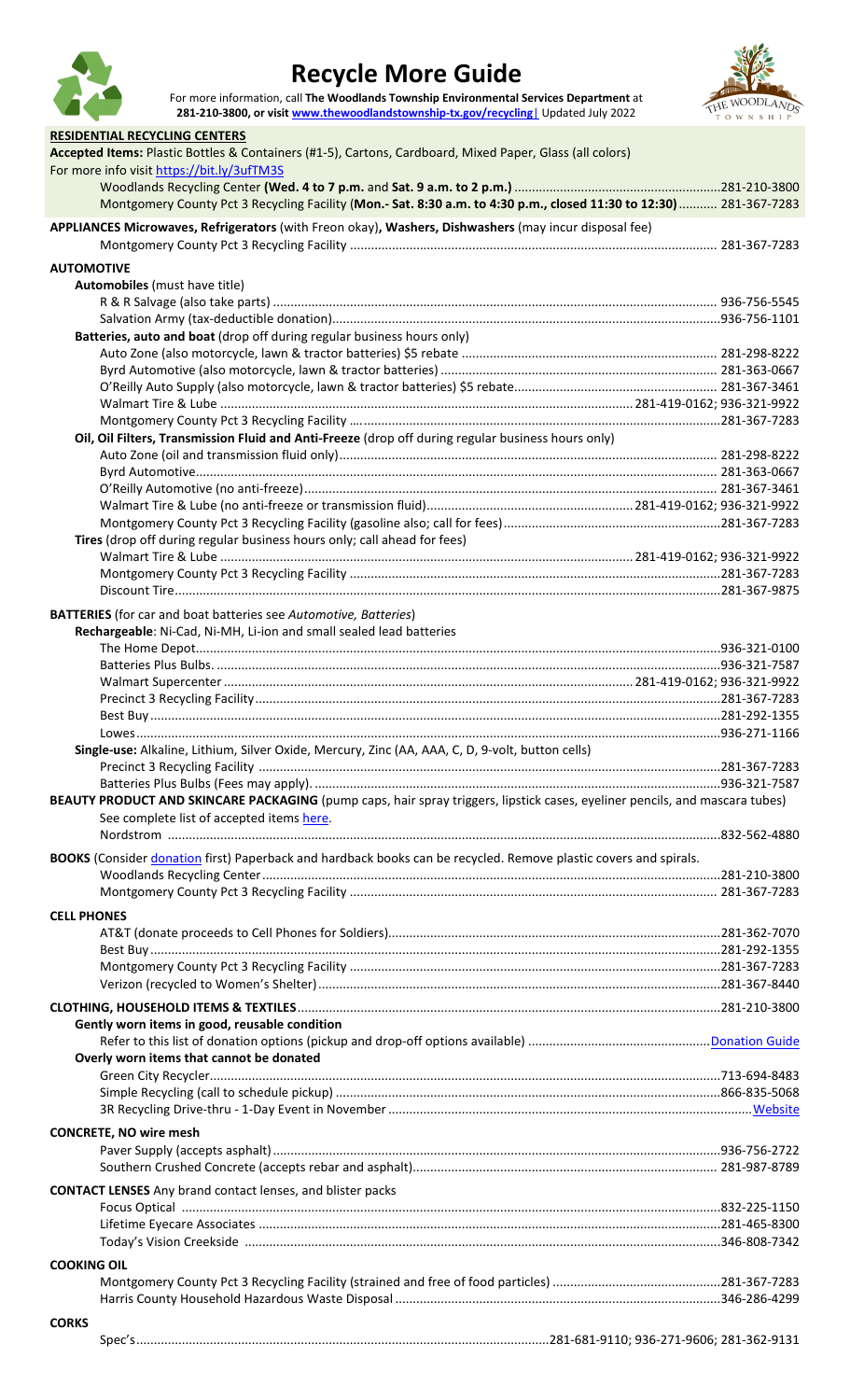| <b>DOCUMENT SHREDDING</b>                                                                                                                                                                                         |  |
|-------------------------------------------------------------------------------------------------------------------------------------------------------------------------------------------------------------------|--|
|                                                                                                                                                                                                                   |  |
| 3R Bazaar - 1-Day Event - Call Environmental Services for date (donation benefits Interfaith Food Pantry) 281-210-3800<br>ELECTRONICS, COMPUTERS, TV, CD/DVD/VHS, COPY MACHINES (fees may apply, call first)      |  |
|                                                                                                                                                                                                                   |  |
|                                                                                                                                                                                                                   |  |
| FISHING LINE (Monofilament only, no tackle)                                                                                                                                                                       |  |
| <b>EYEGLASSES</b> (donated to Lions Club)                                                                                                                                                                         |  |
|                                                                                                                                                                                                                   |  |
|                                                                                                                                                                                                                   |  |
| <b>FIRE EXTINGUISHERS</b>                                                                                                                                                                                         |  |
| <b>FLAGS</b> (old or damaged United States and Texas flags)                                                                                                                                                       |  |
|                                                                                                                                                                                                                   |  |
| FOOD WASTE (food scraps including vegetable, fruit and meat; certified compostable cutlery, plates and cups; NO CONTAMINANTS)                                                                                     |  |
| FREON (call appliance repair service; reclamation fees range from \$50 to \$75)                                                                                                                                   |  |
| GLASS (bottles, jars & food containers only, sorted by color)                                                                                                                                                     |  |
|                                                                                                                                                                                                                   |  |
|                                                                                                                                                                                                                   |  |
| HANGERS, WIRE (clean & top quality)-Check with your local Dry Cleaners, most accept hangers                                                                                                                       |  |
| HOUSEHOLD CHEMICAL WASTE: Oil-based & Latex Paints, Stains, Pesticides, Solvents (call for fee information)                                                                                                       |  |
|                                                                                                                                                                                                                   |  |
| <b>LIGHT BULBS</b>                                                                                                                                                                                                |  |
| <b>Compact Fluorescents and tubes</b>                                                                                                                                                                             |  |
|                                                                                                                                                                                                                   |  |
|                                                                                                                                                                                                                   |  |
| LED, Halogen, Incandescent and Miniature                                                                                                                                                                          |  |
| Strings of lights: Holiday and outdoor                                                                                                                                                                            |  |
| MATTRESSES & BOX SPRINGS (\$20 for drop off or \$30 for pickup per item)                                                                                                                                          |  |
| METALS, SCRAP (aluminum cans, brass, copper, large items and appliances certified freon-free)                                                                                                                     |  |
|                                                                                                                                                                                                                   |  |
|                                                                                                                                                                                                                   |  |
| MOVING BOXES, CORRUGATED BOXES & PAPER SACKS                                                                                                                                                                      |  |
|                                                                                                                                                                                                                   |  |
|                                                                                                                                                                                                                   |  |
| PACKAGING MATERIAL: Styrofoam Peanuts & Bubble Wrap (clean and top quality)                                                                                                                                       |  |
|                                                                                                                                                                                                                   |  |
| PAINT, LATEX and OIL BASED                                                                                                                                                                                        |  |
|                                                                                                                                                                                                                   |  |
| <b>PALLETS:</b> Clean and in reusable condition (Call first)                                                                                                                                                      |  |
| PAPER: Office and School Paper, Envelopes, Junk Mail, Newspaper, Catalogs, Magazines, Telephone Books                                                                                                             |  |
| (remove plastic wrappers, NO food containers; NO soiled products)                                                                                                                                                 |  |
|                                                                                                                                                                                                                   |  |
| PLASTIC GROCERY BAGS (clean) and PLASTIC WRAP (shrink wrap, bubble wrap, case wrap, bubble wrap, bread bags, newspaper<br>bags, air pillows, dry cleaning bags) - any local grocery and big box stores (Examples) |  |
|                                                                                                                                                                                                                   |  |
| PHARMACEUTICALS (Prescriptions and over-the-counter medications, only)                                                                                                                                            |  |
| The Woodlands Township DEA National Take Back, call Neighborhood Services for date281-210-3800<br>PRINTER CARTRIDGES - INK JET and LASER TONER (Most printers have a mail in program, contact the manufacturer)   |  |
|                                                                                                                                                                                                                   |  |
|                                                                                                                                                                                                                   |  |